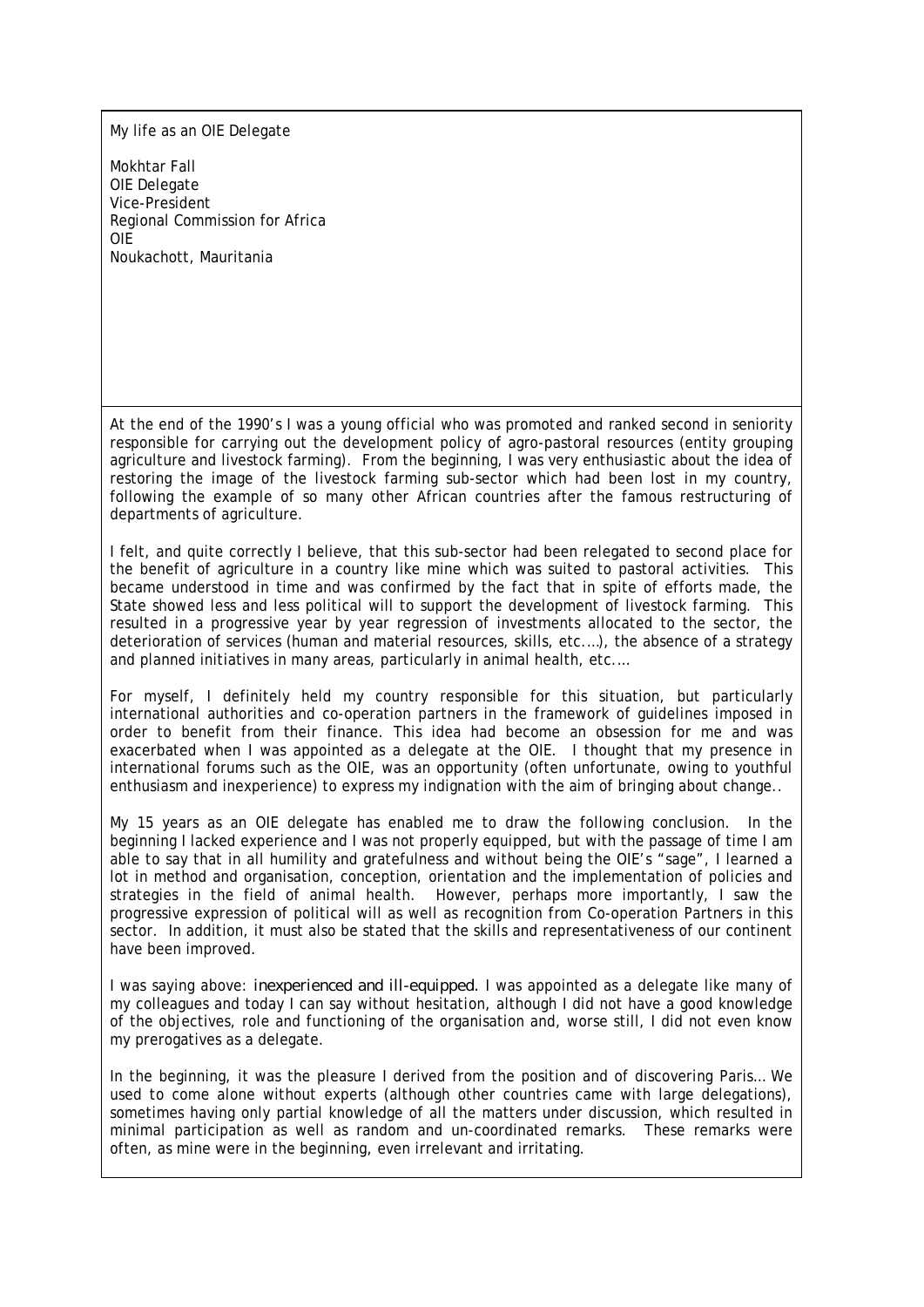On the subject of resolutions, Africa's impact was less because of our lack of cohesion in defending either national or continental interests.

Regarding the country and our authorities, we did not appreciate the importance of this organisation. We were often asked to answer the following question: what is the OIE and what does it bring to the country, making reference to the financing of certain other organisations like the WHO, UNICEF, etc.

Since little consideration was given to the delegate - the proof is his status at national level and the low level of participation of African delegates because of the lack of funding for travel (costs often borne by projects and programmes) or arrears in subscriptions - you can imagine the damage which occurred when voting for resolutions and the participation of African experts in the main authorities and commissions of the organisation…

Matters of normalisation, health security, health code etc sometimes involved a number of ministerial departments and we were confronted with problems of co-ordination, the collection of health information, even general information of application and follow up of resolutions.

Regionally and sub-regionally the impact to the organisation was not felt either and very few structures continuing the work were present on the continent. Resolutions were simply shelved once they had left Paris. We were especially good at carrying out large projects of combating diseases (rinderpest). These efforts were often badly co-ordinated and this even occurred within our only organisation worthy of the name, which at that time was OAU-IBAR. Often all there was at a regional level was the organisation of seminars and meetings which did not result in anything owing to the lack of monitoring and evaluation.

 Problems revolving around normalisation were not of great concern to us, the reason being that we did not have the skills and particularly the fact that Africa did not participate with authorities in the drawing up of standards. We only really benefited from the training and information sessions in respect of decisions taken. These sessions were financed by scraping money together. Here too, one can imagine the damage to Africa in the field of commercial exchanges and access to markets.

The prevention and fight against transferable diseases between animals and people, was in particular within the jurisdiction of our human health services through the WHO and there were few joint co-ordination initiatives with veterinary services. I would even say that we were often marginalised or at worst, accused.

Were they right, as it must be recognised that our warning and quick reaction systems were inefficient and virtually non-existent.

Finally (and this is not our final conclusion) our training and research institutions were illequipped and reduced to fundamentals: Training programmes which were not adapted properly or did not correspond with the realities and the context of the continent, very little importance given to development research, absence of reference institutions…

I learned a lot. The skills and representativeness of member countries and Africa in particular, have been improved. Regarding this and to be brief (because I have often been criticised for that, but rest assured I have improved) I will content myself with quoting major advances amongst others and in particular regarding the continent with the help of the OIE in collaboration with a revitalised OAU-IBAR and the RECs as well as other regional and sub-regional organisations.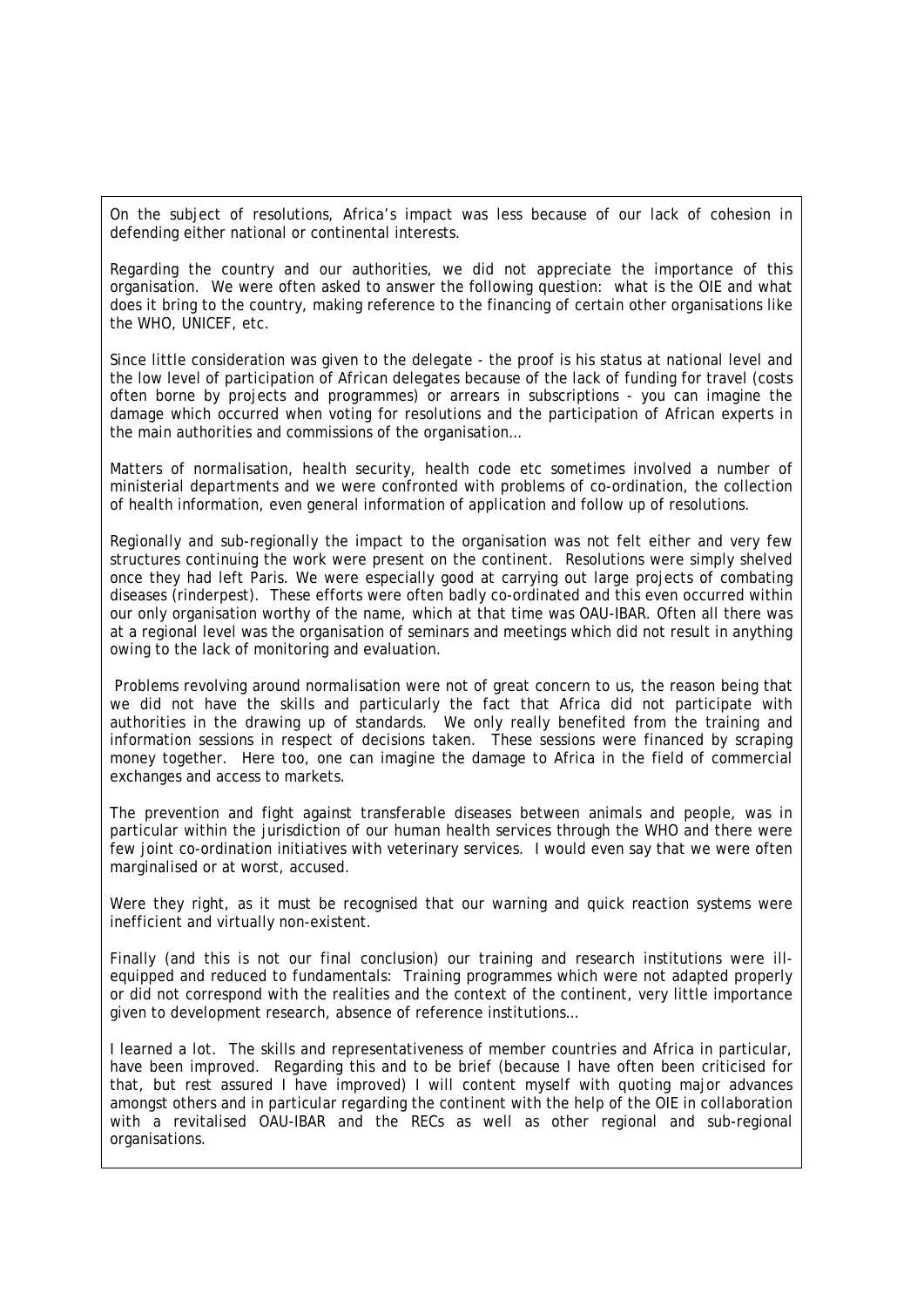Allow me to express thanks, on behalf of us all, for the wonderful work done by the Director General not only for the influence of our organisation, but in particular for what he has done for Africa. Our thanks, of course, must also go to the leaders of our regional and sub-regional organisations who contributed to that. In my humble opinion, these advances are:

1. the establishment of regional representation and of sub-regional representations and contribution to the activities of the CRSA;

2. pleas and lobbying carried out in states and regional and sub-regional organisations to raise the status of the delegate;

3. financing of the training of delegates and meetings of the Africa Commission;

4. The appointment of focal points who support the delegate in the implementation of his task;

5. Organisation of training seminars and discussions for cadres on strategies and policies at a regional and sub-regional level;

6. work done in the field of normalisation which has resulted, amongst others, in the idea of zoning and compartmentalisation and the recognition of the status of disease-free countries (the advent of the status of a country free of rinderpest in Africa);

7. Agreements concluded with the other world organisations (WHO, FAO, AIEA, WTO, etc) and the implementation of the strategic plan which have contributed to recognition of the predominant role of the OIE in public health, trade exchanges, animal welfare, food security and the alleviation of poverty;

8. The establishment of excellent and revolutionary tools following the example of the PVS and its implementation in member countries, has contributed to the mobilisation of States, donors and co-operation partners in respect of veterinary services;

9. Establishment of a database of health information;

10. Inauguration of reference laboratories and collaborating centres;

11. Thoughts on training in institutions concerned, for better adaptation to needs;

12. Reinforcement of the health governance of national systems and veterinary services (the following conference on veterinary legislation is an example of that);

13. Since the advent of avian influenza, the role played by our organisation for the recognition of veterinary services like International Public Welfare and the need to reinforce these services;

14. The importance given to developing countries in all the strategies and policies of the organisation and the increase in their level of participation within international decision-making institutions and also in international conferences;

15. Revitalisation seen in regional representation and CBRs by means of the holding of training and discussion sessions on policies and strategies which are specific to our countries and regions;

16. Lastly, under the auspices of the OAU-IBAR and with the help of the OIE, the holding of coordination meetings for our participation in international authorities, the taking up and defence of the common African position.